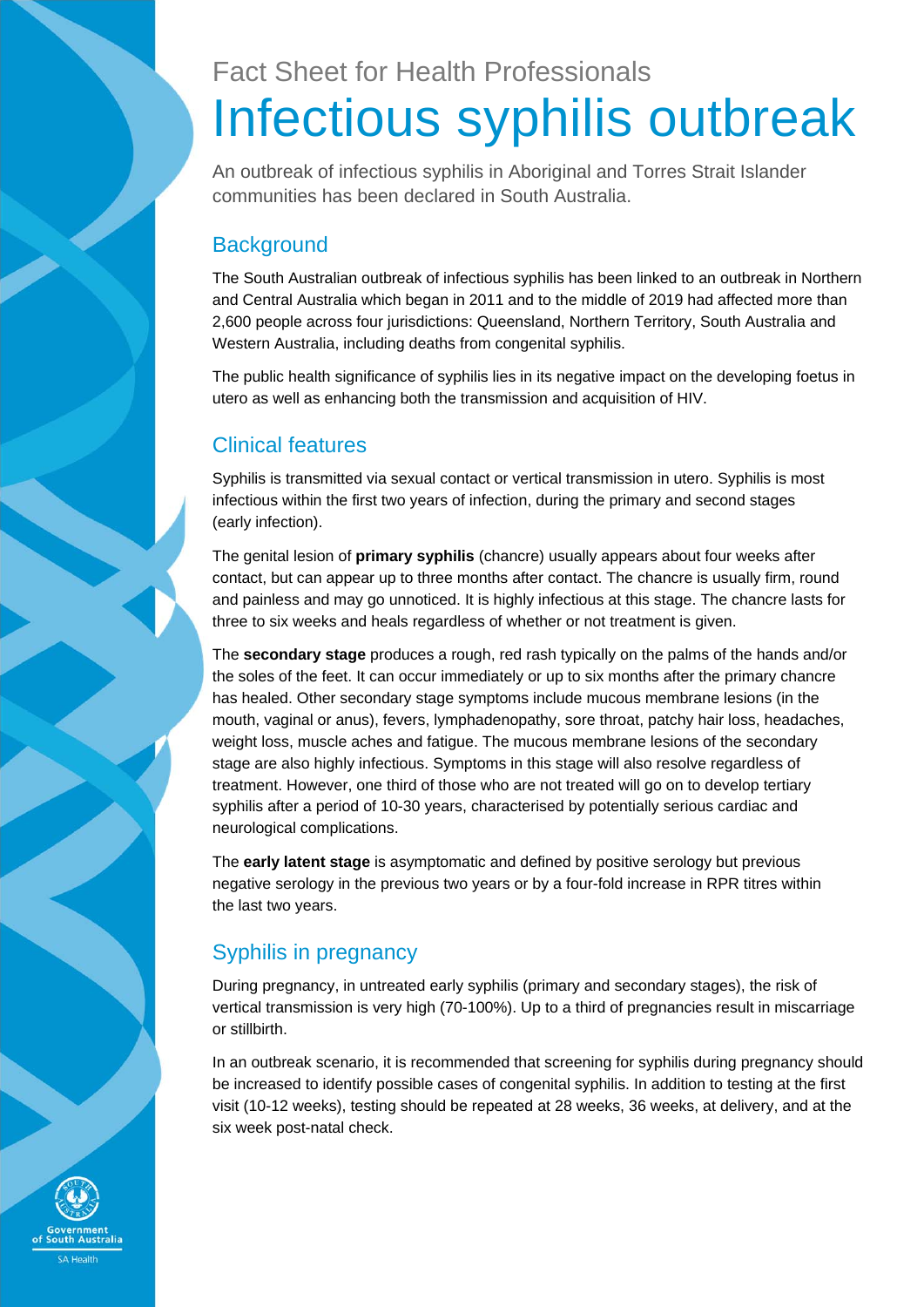#### Testing and diagnosis

To limit the spread of syphilis, testing should be offered to all Aboriginal and Torres Strait Islander people (and partners) residing in or travelling from the outbreak areas.

Testing for syphilis (order 'syphilis serology') should be offered in the following circumstances:

- Where there is clinical suspicion of syphilis.
- > During antenatal testing, in line with increased screening recommendations outlined above.
- $>$  During routine STI screening in 16-35<sup>\*</sup> year olds, particularly in those who are known to have a sexual network connection to the outbreak areas.
- $>$  Anyone who is diagnosed with another STI such as chlamydia, gonorrhoea or trichomonas.
- $>$  Anyone aged 16-35\* who is having blood taken for another reason (e.g. during an adult health check) or who presents to the emergency department.

HIV testing should be offered at the same time as syphilis testing, as syphilis infection enhances transmission and acquisition of HIV.

\* National recommendations are that all Aboriginal and Torres Strait Islander people aged 16-35 years should be offered annual testing for chlamydia, gonorrhoea and trichomonas infection. However, in South Australia approximately 50% of syphilis cases have been in people over the age of 35. Therefore we recommend screening in all Aboriginal and Torres Strait Islander people aged 16-50 years

Contact Adelaide Sexual Health Service (Ph: 08 7117 2800) or CDCB (Ph: 1300 232 272) if interpretation of results is required to differentiate latent/late disease or old, treated infection from an early infection. Correct staging of syphilis is important to ensure that appropriate treatment is provided.

#### Treatment and management

Immediate treatment should be administered where there is clinical suspicion of syphilis or recent infection is suspected (see CARPA manual or discuss with an Infectious Diseases or Sexual Health Physician).

- $>$  An intramuscular injection of benzathine penicillin 1.8 g (2.4 million units) will cure a person who has had syphilis for less than two years.
- $>$  Diagnoses in the third trimester of pregnancy should be treated with a second dose of benzathine penicillin 1.8 g (2.4 million units) one week later.

If there is a history of penicillin allergy, consult with an Infectious Diseases or Sexual Health Physician.

Partners of infectious cases should also be immediately notified that they need to present for a full STI screen. SA Health Communicable Disease Control Branch can assist with this process.

Treatment of **late latent infection or infection of unknown duration** requires intramuscular injection of benzathine penicillin 1.8 g (2.4 million units) once a week for 3 doses.